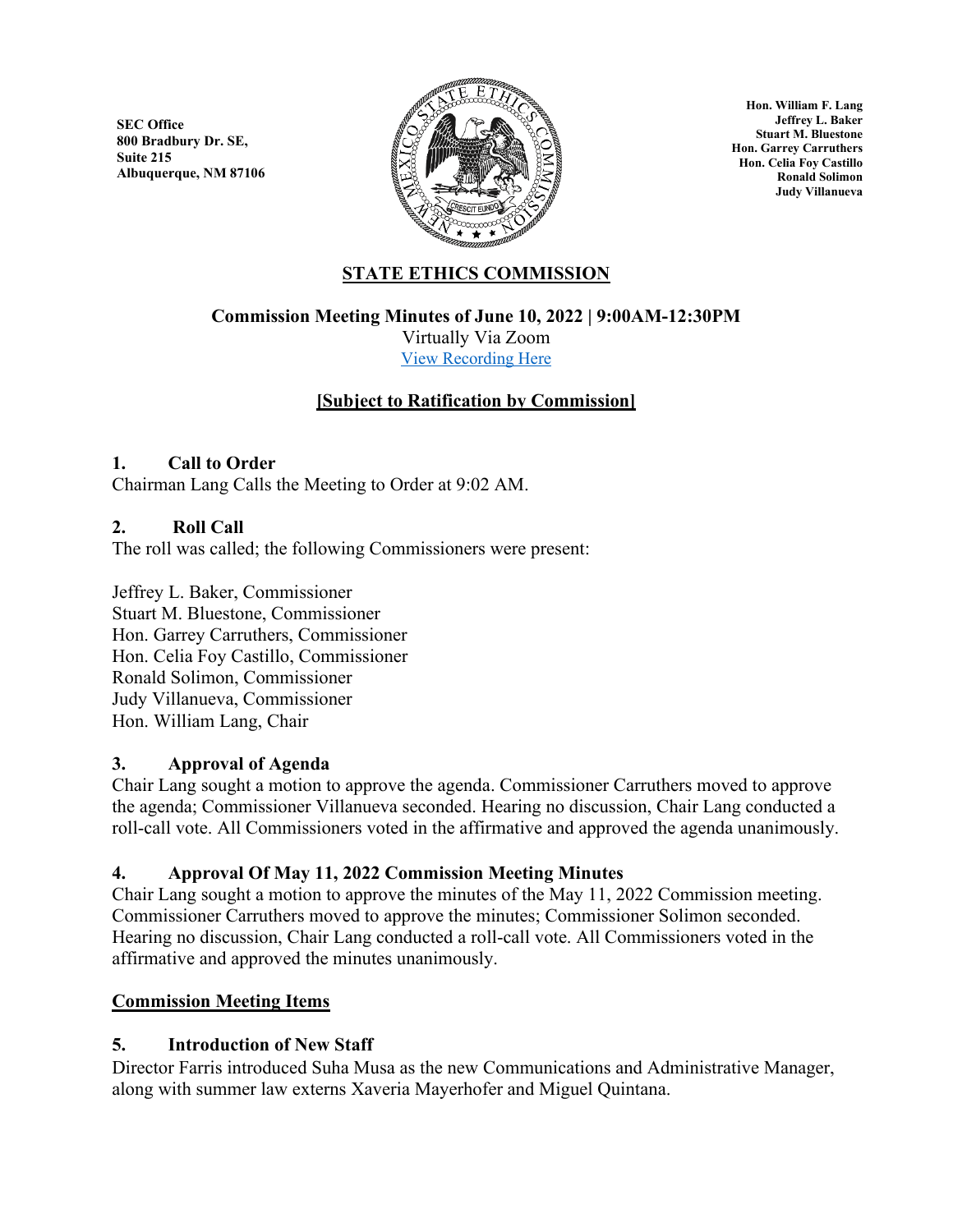# **6. Advisory Opinion 2022-06**

Deputy General Counsel Rebecca Branch provided an overview of advisory opinion 2022-06, which addresses the following question:

- *1. During legislative sessions, are there any limitations on communications between a legislator and a lobbyist employed by an entity that either contracts with or employs the legislator?*
- *2. Outside of legislative sessions, are there limitations on communications between a legislator and a lobbyist employed by an entity that either contracts with or employs the legislator?*
- *3. Are there limitations on communications between a legislator and the board members or employees of an entity that either contracts with or employs the legislator?*

(To read the full opinion following its issuance, visit [www.NMOnesource.com\)](http://www.nmonesource.com/)

Commissioners Baker asked for clarification, which Ms. Branch provided. Commissioner Bluestone suggested the inclusion of a footnote related to disclosures under the Financial Disclosure Act.

Chair Lang sought a motion to adopt Advisory Opinion 2022-06 with the footnote addition. Commissioner Bluestone moved to adopt the opinion; Commissioner Foy Castillo seconded. After a discussion on the merits of the opinion, Chair Lang conducted a roll-call vote. All Commissioners voted in the affirmative and approved Advisory Opinion 2022-06 unanimously.

# **7. Advisory Opinion 2022-07**

Director Farris provided an overview of advisory opinion 2022-07, which addresses the following question:

> *Under what circumstances is a contribution to a candidate or a candidate's campaign committee by a limited liability company, partnership, corporation, or other business entity attributable to an individual under Section 1-1934.7(D) of the Campaign Reporting Act?*

After discussion, Chair Lang sought a motion to adopt Advisory Opinion 2022-07. Commissioner Baker moved to adopt the opinion Commissioner Carruthers seconded. After discussion, Chair Lang conducted a roll-call vote. Commissioners Baker, Carruthers, Solimon, Villanueva, and Chair Lang voted in the affirmative; Commissioners Bluestone and Foy Castillo voted in the negative. The motion failed for lack of consent of "at least two members of the largest political party in the state and two members of the second largest political party in the state" under NMSA 1978, Section 10-16G-3(H).

Commissioner Bluestone moved to direct the staff to revise the opinion to limit its answer to conduit contributions. Commissioner Foy Castillo seconded. After a discussion, Chair Lang conducted a roll-call vote. Commissioners Bluestone and Foy Castillo voted in the affirmative.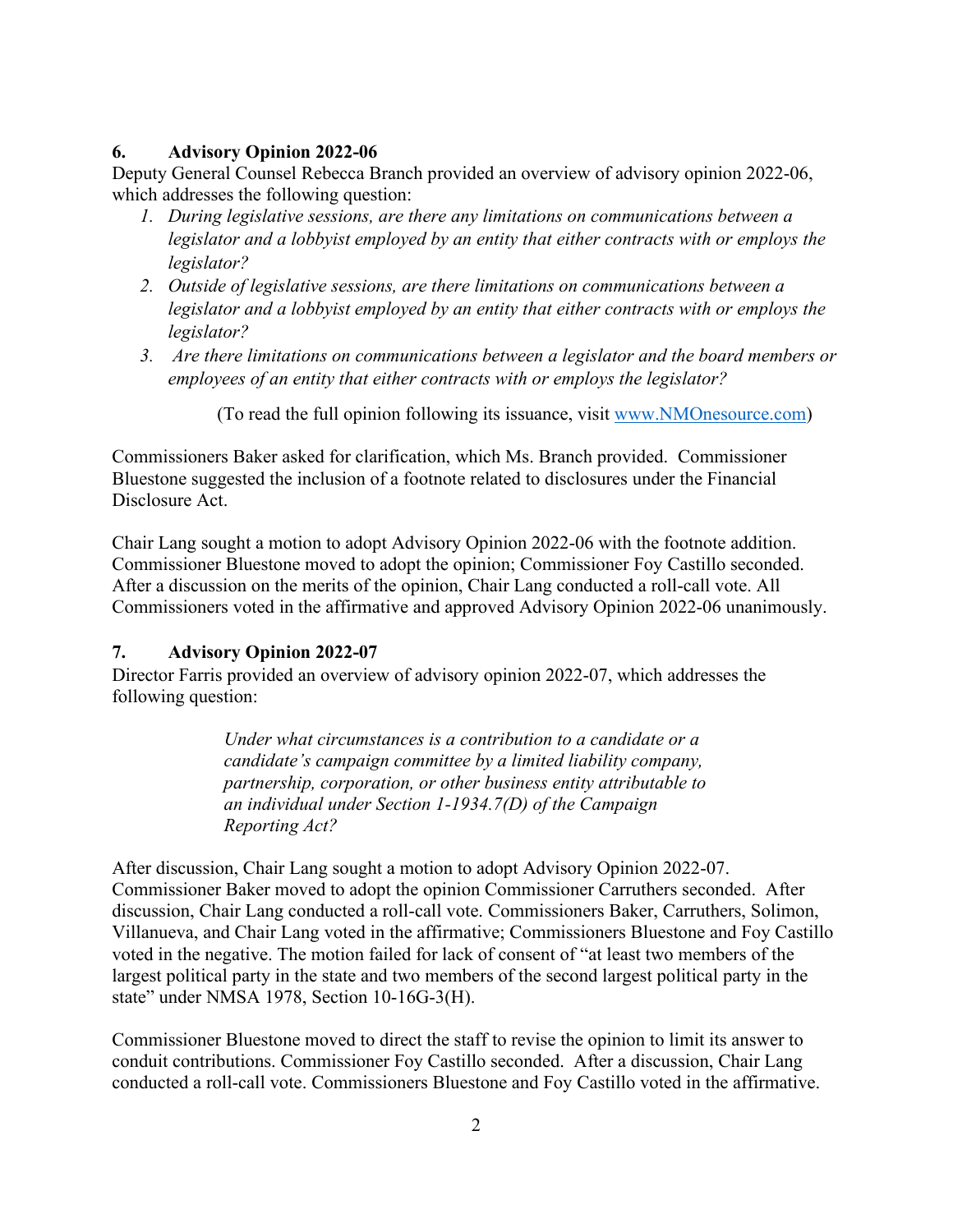Commissioners Baker, Carruthers, Solimon, Villanueva, and Chair Lang voted in the negative. The motion failed for lack of consent of "at least two members of the largest political party in the state and two members of the second largest political party in the state" under NMSA 1978, Section 10-16G-3(H). No version of the draft advisory opinion was adopted.

# **8. Overview of 2022 Financial Disclosure Filings**

Director Farris provided an update on compliance with the Financial Disclosure Act, noting that out of approximately 700 individuals who are required to file annual financial disclosure statements, 155 individuals have yet to do so—despite repeated attempts at voluntary compliance.

# **9. Executive Session**

Chair Lang sought a motion to enter executive session under NMSA 1978, §§ 10-15-1(H)(3) (administrative adjudicatory proceedings), and  $10-15-1(H)(7)$  (attorney-client privilege pertaining to litigation). Commissioner Carruthers moved to enter executive session; Commissioner Baker seconded. Hearing no discussion, Chair Lang conducted a roll-call vote. All Commissioners voted in the affirmative and entered executive session.

# **---Beginning of Executive Session---**

The following matters were discussed in executive session:

- Discussions regarding litigated matters:
	- *State Ethics Comm'n v. Vargas & Double Eagle Real Estate LLC*, D-202-CV-2021-06201 (2d Jud. Dist. Ct.)
	- *In re State Ethics Commission Petition for Issuance of a Subpoena Duces Tecum Pursuant to NMSA 1978, 10-16G-10(J)*, No. A-1-CA-39841 (N.M. App.), and *Dow v. Martin*, No. S-1-SC-38928 (N.M.)
	- Following the Secretary of State's referral under NMSA 1978, Section 10-16A-6(D), potential civil action(s) to enforce the Financial Disclosure Act

Administrative Matters under Revised Uniform Law on Notarial Acts:

- a. 2022-NP-03, *In re notary public commission of Samaniego*
- b. 2022-NP-05, *In re notary public commission of Perez*
- c. 2022-NP-08, *In re notary public commission of Bratcher f/k/a Stevenson*
- Discussions regarding administrative complaints:

Administrative Matters under State Ethics Commission Act:

- a. Administrative Complaint No. 2022-001
- b. Administrative Complaint No. 2022-004
- c. Administrative Complaint No. 2022-009
- d. Administrative Complaint No. 2022-012
- e. Administrative Complaint No. 2022-013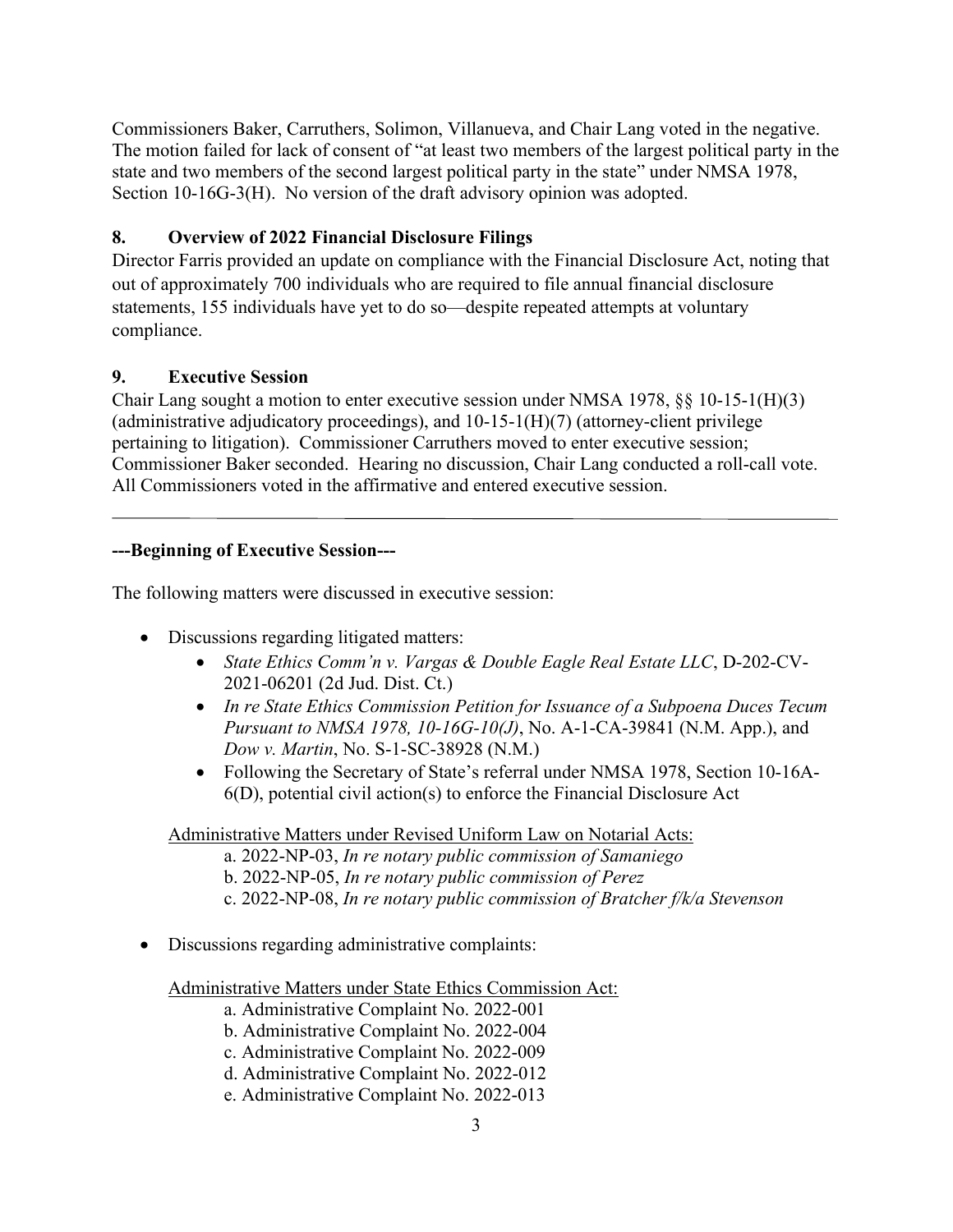- f. Administrative Complaint No. 2022-019
- g. Administrative Complaint No. 2022-020
- h. Administrative Complaint No. 2021-012

 \*Commissioner Bluestone noted his concerns with the scope of the investigation in 2021-012.

• The matters discussed in the closed meeting were limited to those specified in the motion to enter executive session. After concluding its discussion of these matters, the Commission resumed public session upon an appropriate motion.

# **---End of Executive Session---**

# **10. Actions on Administrative Complaints Nos. 2022-001, 2022-004, 2022-009, 2022-012, 2022-013, 2022-019, 2022-020**

Director Farris asked the Commission for the following motions on the following administrative cases:

• **In administrative case 2022-001, motion to approve the settlement agreement between General Counsel and the Respondent:**

Commissioner Foy Castillo moved as stated above; Commissioner Villanueva seconded as stated above. Chair Lang conducted a roll-call vote. All Commissioners voted in the affirmative and approved the motion.

• **In administrative case 2022-004, motion for a 90-day extension to continue the investigation:** 

Commissioner Carruthers moved as stated above; Commissioner Solimon seconded as stated above. Chair Lang recused from the vote and conducted a roll-call vote. All other Commissioners voted in the affirmative and approved the motion.

• **In administrative case 2022-009, motion for an order of dismissal due to a lack of jurisdiction:**

Commissioner Baker moved as stated above; Commissioner Foy Castillo seconded as stated above. Chair Lang conducted a roll-call vote. All Commissioners voted in the affirmative and approved the motion.

• **In administrative case 2022-012, motion for an order of dismissal due to the Secretary of State certifying voluntary compliance:**  Commissioner Carruthers moved as stated above; Commissioner Baker seconded as

stated above. Chair Lang conducted a roll-call vote. All Commissioners voted in the affirmative and approved the motion.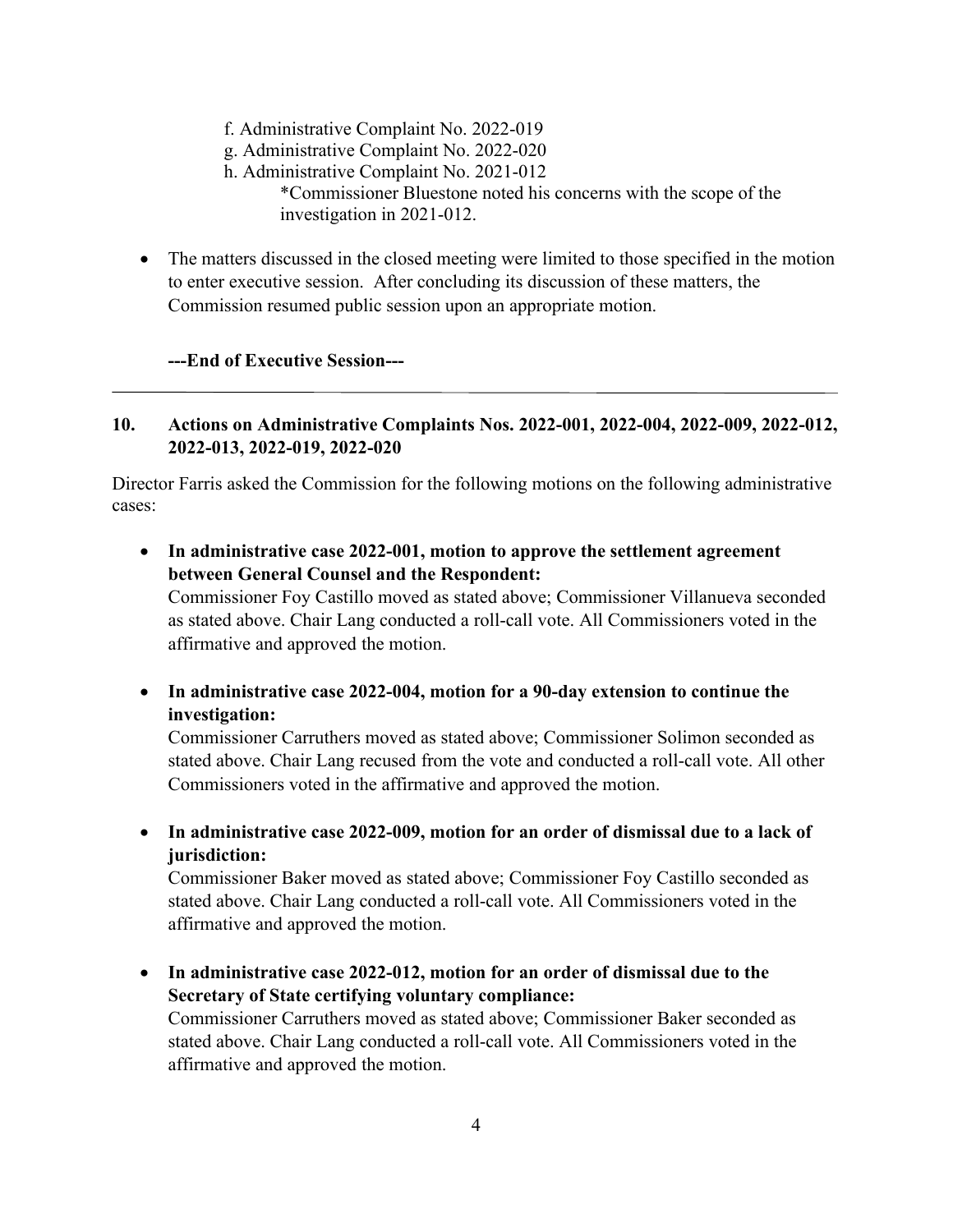- **In administrative case 2022-013, motion for an order of dismissal due to the Secretary of State certifying voluntary compliance:** Commissioner Foy Castillo moved as stated above; Commissioner Baker seconded as stated above. Chair Lang conducted a roll-call vote. All Commissioners voted in the affirmative and approved the motion.
- **In administrative case 2022-019, motion for an order of dismissal due to a lack of jurisdiction and to refer the case to the Administrative Office of the Courts:** Commissioner Baker moved as stated above; Commissioner Solimon seconded as stated above. Chair Lang conducted a roll-call vote. All Commissioners voted in the affirmative and approved the motion.
- **In administrative case 2022-020, motion for an order of dismissal due to a lack of jurisdiction and refer the case to the Children, Youth and Families Department:**

Commissioner Foy Castillo moved as stated above; Commissioner Baker seconded as stated above. Chair Lang conducted a roll-call vote. All Commissioners voted in the affirmative and approved the motion.

**11. Administrative Matters Under Revised Uniform Law on Notarial Acts (RULONA), Case Nos. 2022-NP-03, 2022-NP-05, and 2022-NP-08**

Deputy General Counsel Rebecca Branch sought motions on the following cases under the Revised Uniform Law on Notarial Acts:

a. **In 2022-NP-03,** *In re notary public commission of Samaniego***, motion to issue a default order revoking Ms. Samaniego's notary public commission:**

Commissioner Carruthers moved as stated above; Commissioner Baker seconded as stated above. Chair Lang conducted a roll-call vote. All Commissioners voted in the affirmative and approved the motion.

b. **In 2022-NP-05,** *In re notary public commission of Perez***, motion to issue a Notice of Contemplated Action revoking Ms. Perez's notary public commission:**  Commissioner Bluestone moved as stated above; Commissioner Solimon seconded as stated above. Chair Lang conducted a roll-call vote. All Commissioners voted in the affirmative and approved the motion.

c. **In 2022-NP-08,** *In re notary public commission of Bratcher***, motion to issue a default order barring Ms. Bratcher's application for a notary public commission until she has addressed her Notice of Contemplated Action:**

Commissioner Carruthers moved as stated above; Commissioner Bluestone seconded as stated above. Chair Lang conducted a roll-call vote. All Commissioners voted in the affirmative and approved the motion.

**12. Resolutions Related to Commission Authorization of Demand and Civil Enforcement Actions**